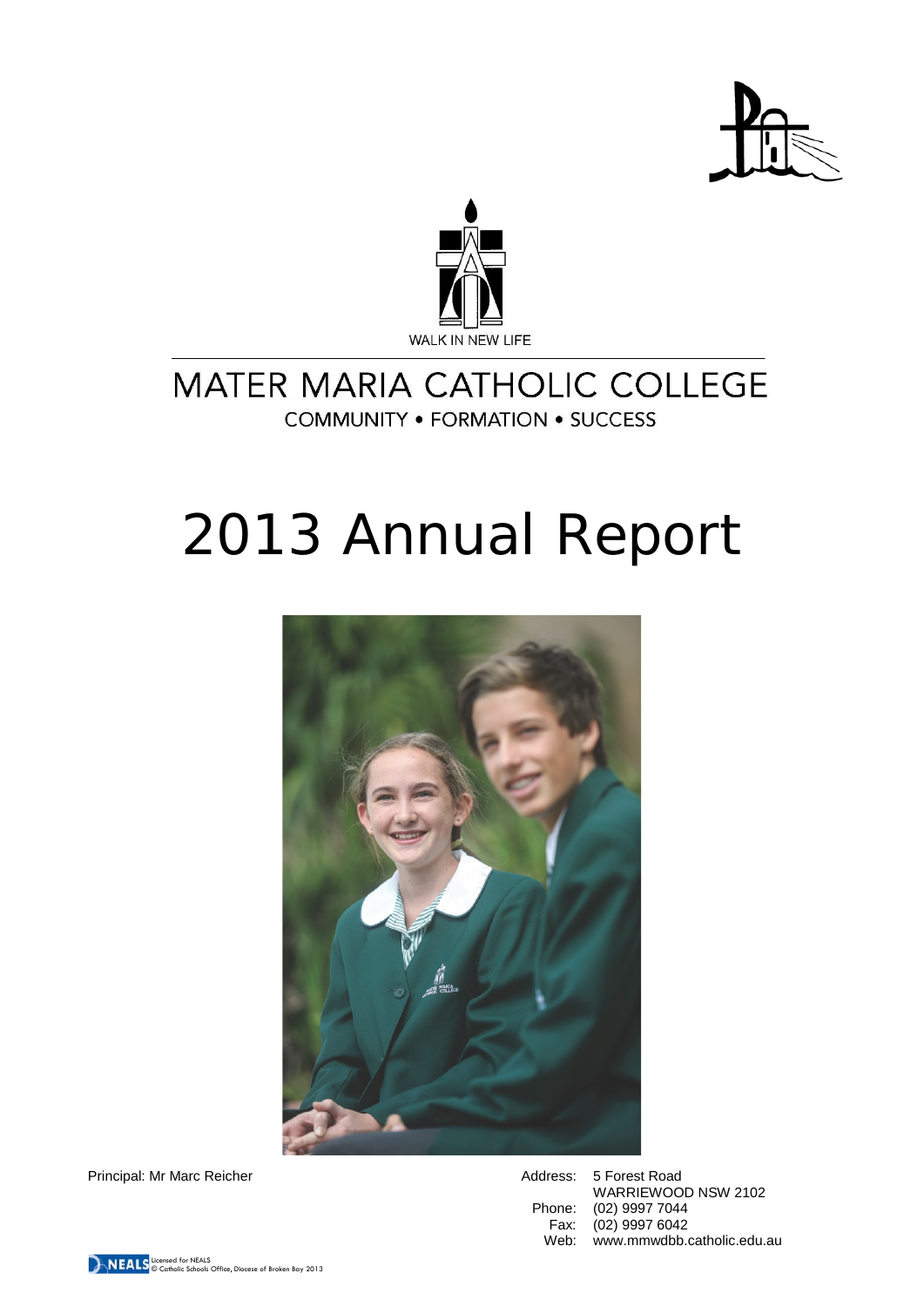

# **1. Message from Key Groups in Our School Community**

# **1.1 Message from the Principal**

In 2013 the College focused its attention on the College Value of Stewardship, which was defined as displaying respect for self, for others and for the environment and was acknowledged and celebrated across all areas of College life. In April the College farewelled our Principal acknowledging her gift of dedication, leadership and service as Principal. In Holy Week, the College undertook a unique pilgrimage to Broken Hill in the far west of New South Wales. In May the community celebrated its 51st Anniversary Mass on the Feast of Mary Help of Christians and in December we acknowledged the outstanding achievement of students in the 2013 HSC.

# **1.2 Message from the Parent Body**

The College Board is one of two peak parent bodies committed to the mission of the College (the other being the Parents & Friends Association). The College Board's role is to act as custodian of the spiritual journey of the College, its focus being the well-being of the whole of the College within the beliefs and values, teachings and traditions of the Church.

2013 has seen a focus on the College value of Stewardship, our reverence for the sacredness of all of God's Creation, our respectful use of all things and our deep appreciation for the many gifts our Creator has bestowed upon us. The College Board's work through 2013 focused on supporting the College's pursuit of this theme.

*College Board Co-Chairs*

# **1.3 Message from the Student Body**

During 2013 we have led the student body along with the College Prefects, House Captains and Student Representative Council. Each ministry of leadership: Community, House, Liturgy, Performing Arts, Social Justice and Sport has attempted to enrich their area of responsibility and make the College a better place. We are grateful to the teachers and support staff for all they have done for us over our time at Mater Maria and in particular during our Year 12 final year.

We extend our best wishes to the younger students of the College and wish them well during their remaining years at Mater Maria.

*College Captains*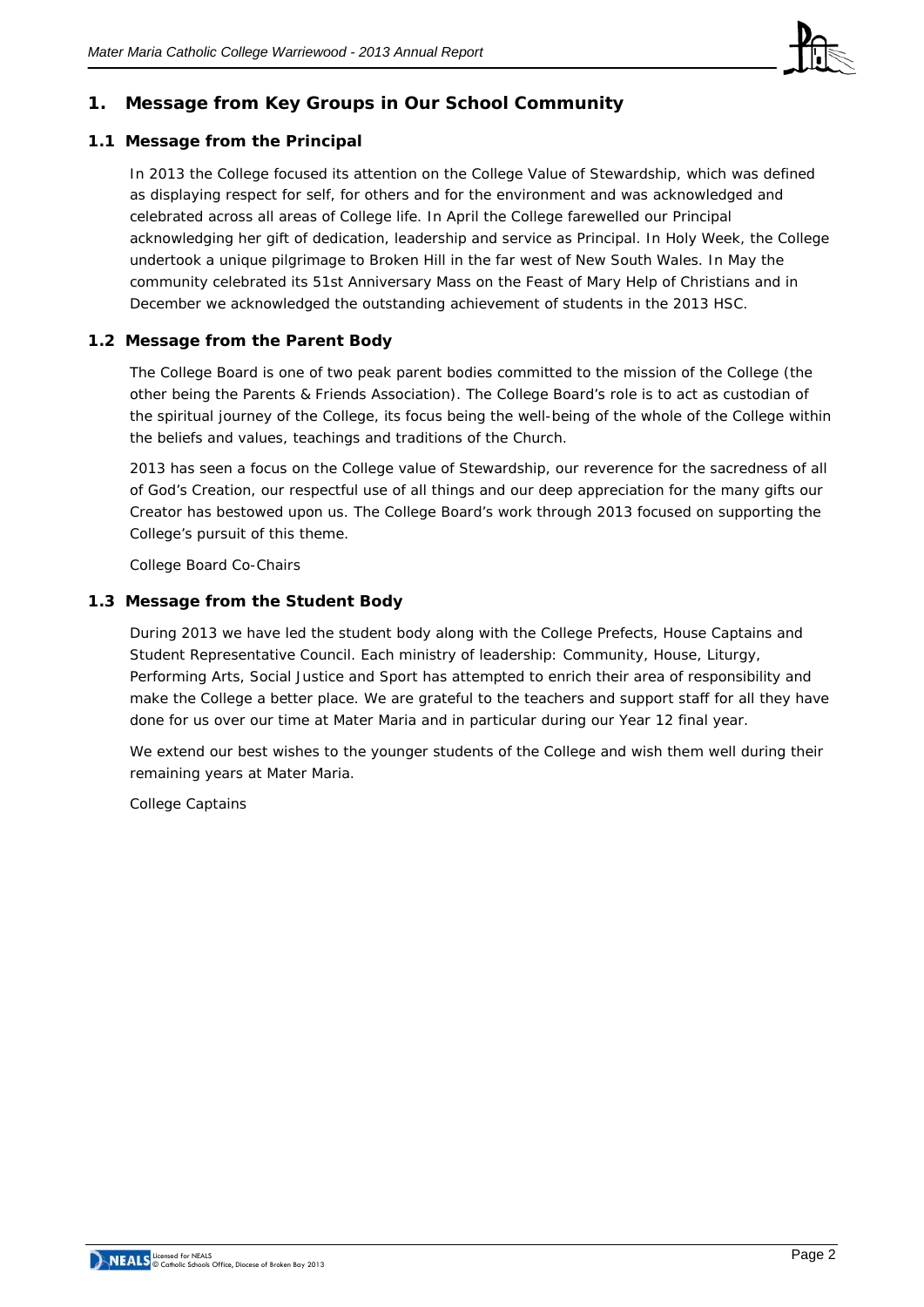

# **2. School Profile**

# **2.1 Student Profile**

The following information describes the student profile for 2013:

| Girls |     |    | Boys LBOTE* Indigenous Total |     |
|-------|-----|----|------------------------------|-----|
| 487   | 441 | 59 | 6                            | 928 |

\*Language background other than English

#### **2.2 Enrolment Policy**

The Diocese of Broken Bay has established an [Enrolment Policy†](http://www.csodbb.catholic.edu.au/_uploads/rsfil/001137_cfbf.pdf) which is implemented by all systemic schools in the Diocese.

The implementation of this policy is monitored by the Catholic Schools Office.

†Copies of this policy and other policies in this report may be obtained from the Catholic Schools Office website at: <http://www.csodbb.catholic.edu.au/about/index.html> or by contacting the Catholic Schools Office.

#### **2.3 Staff Profile**

The NSW government requires that this report detail the number of teachers in each of the following categories:

- a) have teaching qualifications from a higher education institution within Australia or as recognised within the National Office of Overseas Skills Recognition (AEI-NOOSR) guidelines;
- b) have qualifications as a graduate from a higher education institution within Australia or one recognised within the AEI-NOOSR guidelines but lack formal teacher education qualifications;
- c) do not have qualifications as described in (a) or (b) but have relevant successful teaching experience or appropriate knowledge relevant to the teaching context. Such teachers must have been employed:
	- to 'teach' in NSW before 1 October 2004 (either on a permanent, casual or temporary basis), and
	- as a 'teacher' during the last five (5) years in a permanent, casual or temporary capacity.

| а  | n | C | Total |
|----|---|---|-------|
| 75 |   | ำ | 78    |

Further information about the staff profile can be found in the School Facts section of the school's profile page on the My School website.

#### **2.4 Teacher Attendance and Retention Rates**

The average teacher attendance rate during 2013 was 96%. This figure does not include teachers on planned leave.

The teacher retention rate from 2012 to 2013 was 99%.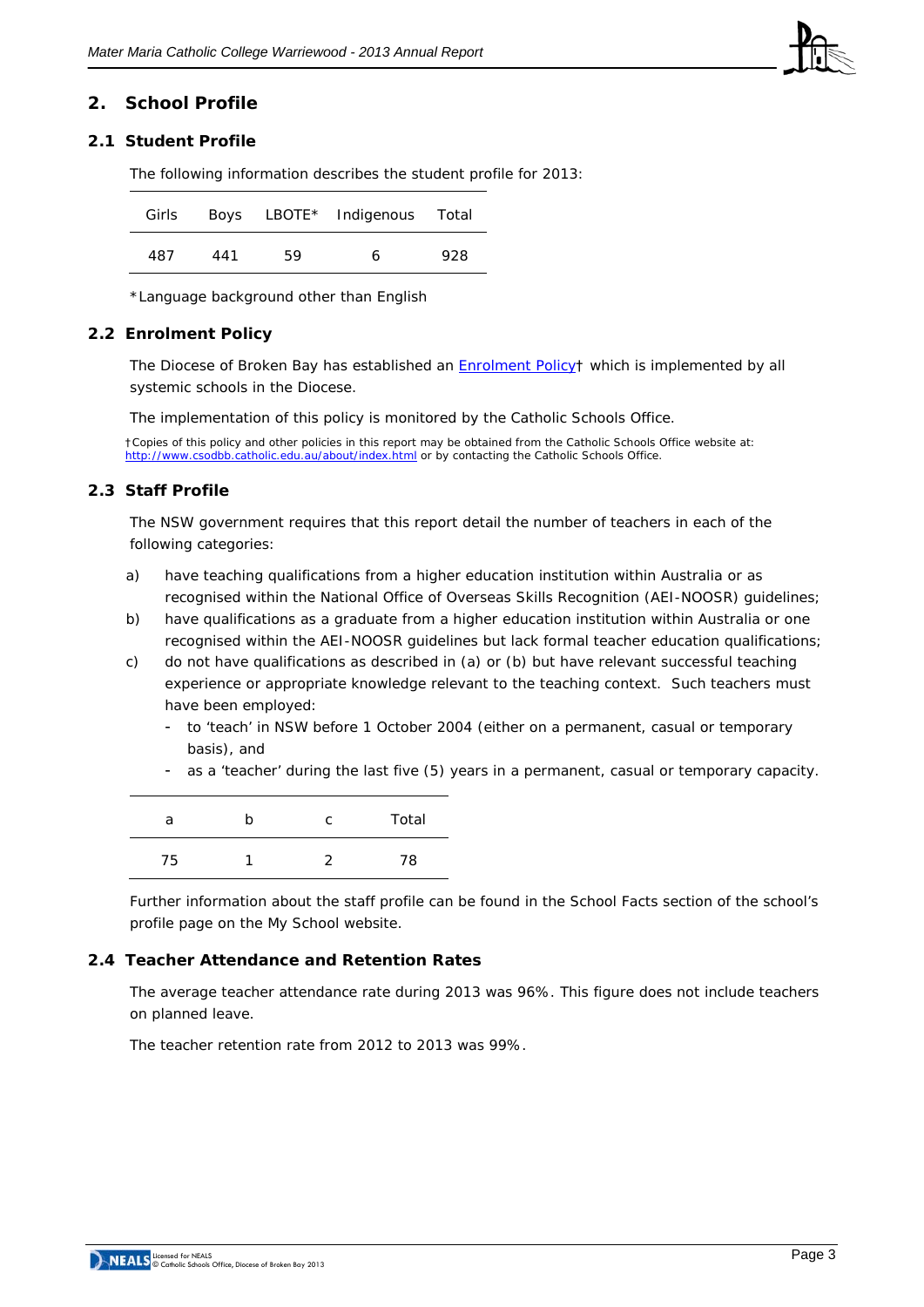

# **2.5 Teacher Satisfaction**

During 2013, staff members were invited into a dialogue entitled 'dreaming the dream' which probed satisfaction through their workplace context of teaching and the preferred focus for school improvement at the College. A collaborative approach was undertaken with staff to design the School Improvement Plan for the next strategic period and areas of strength were acknowledged and those that require further improvement have been integrated into the new Strategic Plan agenda. Overall, staff members are generally satisfied with College's leadership and structures and pleased with the development and learning improvement taking place at the College.

# **2.6 Student Attendance and Retention Rates**

| Year | Average student attendance<br>rate $(%)$ |
|------|------------------------------------------|
| 7    | 96.0                                     |
| 8    | 94.6                                     |
| 9    | 93.1                                     |
| 10   | 94.1                                     |
| 11   | 93.5                                     |
| 12   | 93.8                                     |

The average student attendance rate for 2013 was 94.2%.

Of the students who completed Year 10 in 2011, 78% completed Year 12 in 2013.

**Management of non-attendance:** In order for students to reach their full potential it is of paramount importance that they attend school regularly. While it is the parents' legal responsibility under the Education Act to ensure that their children attend school regularly, our staff as part of their duty of care, monitor all absences and work in partnership with parents to support and promote the regular attendance of students. In doing so the school, under the leadership of the Principal:

- provides a caring environment which fosters in students, a sense of wellbeing and belonging;
- maintains accurate records of student attendance:
- implements policies and procedures to monitor student attendance and to address nonattendance issues as and when they arise;
- communicates to parents and students, the school's expectations with regard to student attendance and the consequences of not meeting these expectations; and
- recognises and rewards excellent and improved student attendance.

School attendance records also contain information regarding student absences including reasons for absence and documentation to substantiate reasons for absences. Teachers are required to monitor non attendance diligently on a student by student basis and to bring to the attention of the Principal immediately any unexplained absences, non attendance of a chronic nature, or reasons for non attendance that cause concern. Matters of concern are referred to the Principal, the Catholic Schools Office and the relevant Department of Education and Training officer where appropriate.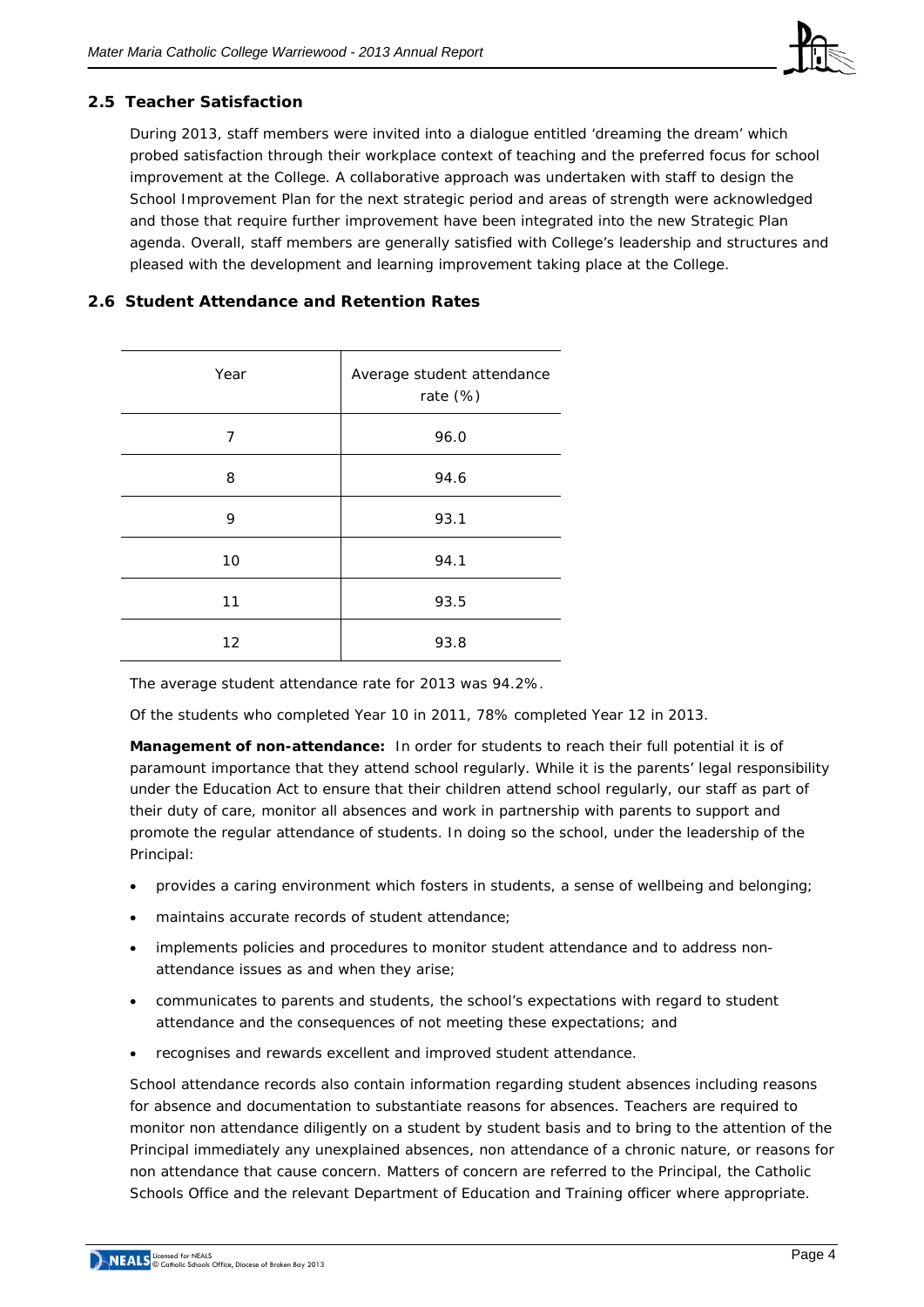

Where a student is not able to attend school for a prolonged period of time due to a medical condition or illness, the school in collaboration with parents provides resources to contribute to the student's continuum of learning where possible.

The Catholic Schools Office monitors each school's compliance with student attendance and management of non attendance on an annual basis as a minimum, as part of the system's School Review and Development processes.

# **2.7 Student Satisfaction**

In 2013 the Student Representative Council was enhanced and regular meetings were conducted with the College Vice Captains as the chairpersons. The SRC has been the major vehicle for collecting data relating to student satisfaction. Representatives have provided pleasing responses with regards to learning structures, teacher practise and the pastoral care programs within the College. Students are also pleased with the Youth Ministry initiatives and social justice opportunities available at the College. Additionally, students have also provided recommendation for repairs and maintenance so as to further enhance the learning environment at the College.

One again, Effort and Behaviour results indicated that students are connected to their learning and the College recognised 60 students in Year 7, 17 in Year 8, 43 in Year 9, 17 in Year 10, 34 in Year 11 and 42 in Year 12 with a Gold Award for Effort and Behaviour. This award indicates that students have committed to their studies in both effort and behaviour and have acquired a Green Award for each of the four school Terms over the year.

# **2.8 Senior Secondary Outcomes**

The percentage of students in Year 12 attaining a Year 12 Certificate or equivalent VET qualification in 2013 was 100%.

The percentage of students in Year 12 undertaking vocational or trade training was 35%.

# **2.9 Student Destinations**

Data collected from our students who leave after the compulsory leaving age (17) suggest that the unemployment rate amongst our past students is negligible or nil. 60% of our 2013 HSC class received offers of university places. The Universities of Sydney continue to be the most favoured although an increasing number are travelling further afield to take up university places. A number of students will travel abroad for 2014 and will take up study options at university or TAFE in 2015. Approximately 20% of the 2013 HSC class has taken up apprenticeships.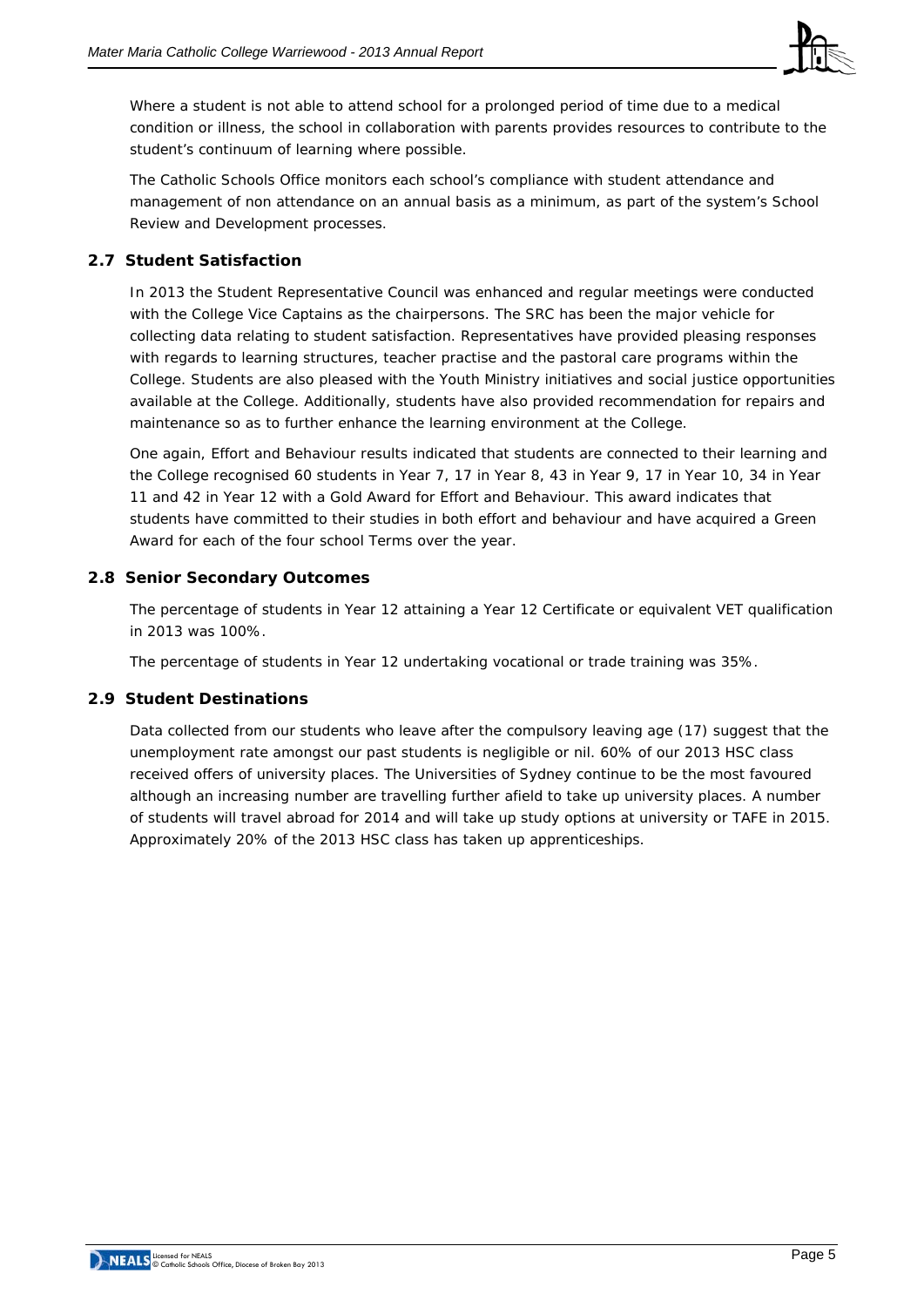

# **3. Catholic Life and Mission**

# **3.1 Catholic Heritage**

2013 marked the 51st anniversary since the Good Samaritan Sisters established Mater Maria Catholic College, initially as a girls' school. From 1962 until 1990, twenty-five Good Samaritan Sisters served at the College. In 1979 the College became co-educational and in 1980 the Sisters donated the land of the College in perpetuity. Responsibility for the College was later handed to the Catholic Diocese of Broken Bay and in 1990 the first lay Principal was appointed. The Sisters of the Good Samaritan's charism continues to have strong influence over the life and mission of the College along with the surrounding parishes - the Catholic Parish of Pittwater and the Lakes Catholic Parish - which remain important partners in the faith education offered at the College.

# **3.2 Religious Life of the School**

The celebration of Eucharist is the pinnacle of the expression of our Catholic faith and is an integral part of life at the College. We celebrated the Opening Year Mass, Mater Maria Day, End of Year Mass, significant feast days and a Graduation Mass Year 12. We are fortunate to have the support of our local clergy who are willing to assist us in this domain, including the offering of weekly Mass at lunchtime and before school prayer service.

In 2013, each member of the College community was invited to be a custodian of the College value of Stewardship. This focus extended across all areas of College life and all Liturgical celebrations focused on students living as stewards and disciples of Christ.

During the course of 2013 we celebrated a range of significant Liturgical events. These included: Ash Wednesday, Easter Liturgy, the Feast of the Assumption, back to parish Masses, and Thanksgiving Mass for our volunteers at the College. Prayer life is encouraged with formal prayer in our Mater Maria Chapel as well as prayers being offered at assemblies and mentor groups. The 51st Anniversary Mass in May was a special opportunity for the College to give thanks for the abundant blessings which have been bestowed on the community and acknowledge the Sisters of the Good Samaritan, the founding Religious Order of the College and the remarkable gift they have left the community.

Outreach is an integral element in the education of our students and they are educated and encouraged to participate in assisting those less fortunate, from fundraising for Caritas to involvement in house-building in Cambodia. Year 9 students engaged in a Reading program with local Catholic primary schools and Year 10 students arranged and participated in a fete for students with special needs. There is a concerted effort to strengthen our students' call to serve through these outreach activities and the youth ministry program at the College. Major youth ministry initiatives in 2013 included the Outback Indigenous Pilgrimage to Broken Hill, a number of Interfaith Dialogue experiences and the Australian Catholic Youth Festival in Melbourne.

# **3.3 Catholic Worldview**

The very foundation of being a Catholic organisation is that our Catholic worldview permeates all that occurs in the College. The Gospel values underpin our relationships and the expectation that all will be treated with respect and dignity. Those in need are supported, including the supply of meals in times of crisis and there is a deliberate strategy to ensure that financial hardship is not a barrier to participation in the fuller life of the College.

# **3.4 Professional Learning in Catholic Life and Mission**

The Diocese of Broken Bay has established an [Accreditation Policy for Staff in the Diocesan School](http://www.csodbb.catholic.edu.au/resources/pdfs/Policy-Rqs_Accrd_Tchrs_RE.pdf)  [System in respect to the Mission of the Church](http://www.csodbb.catholic.edu.au/resources/pdfs/Policy-Rqs_Accrd_Tchrs_RE.pdf) which is implemented by all systemic schools in the Diocese.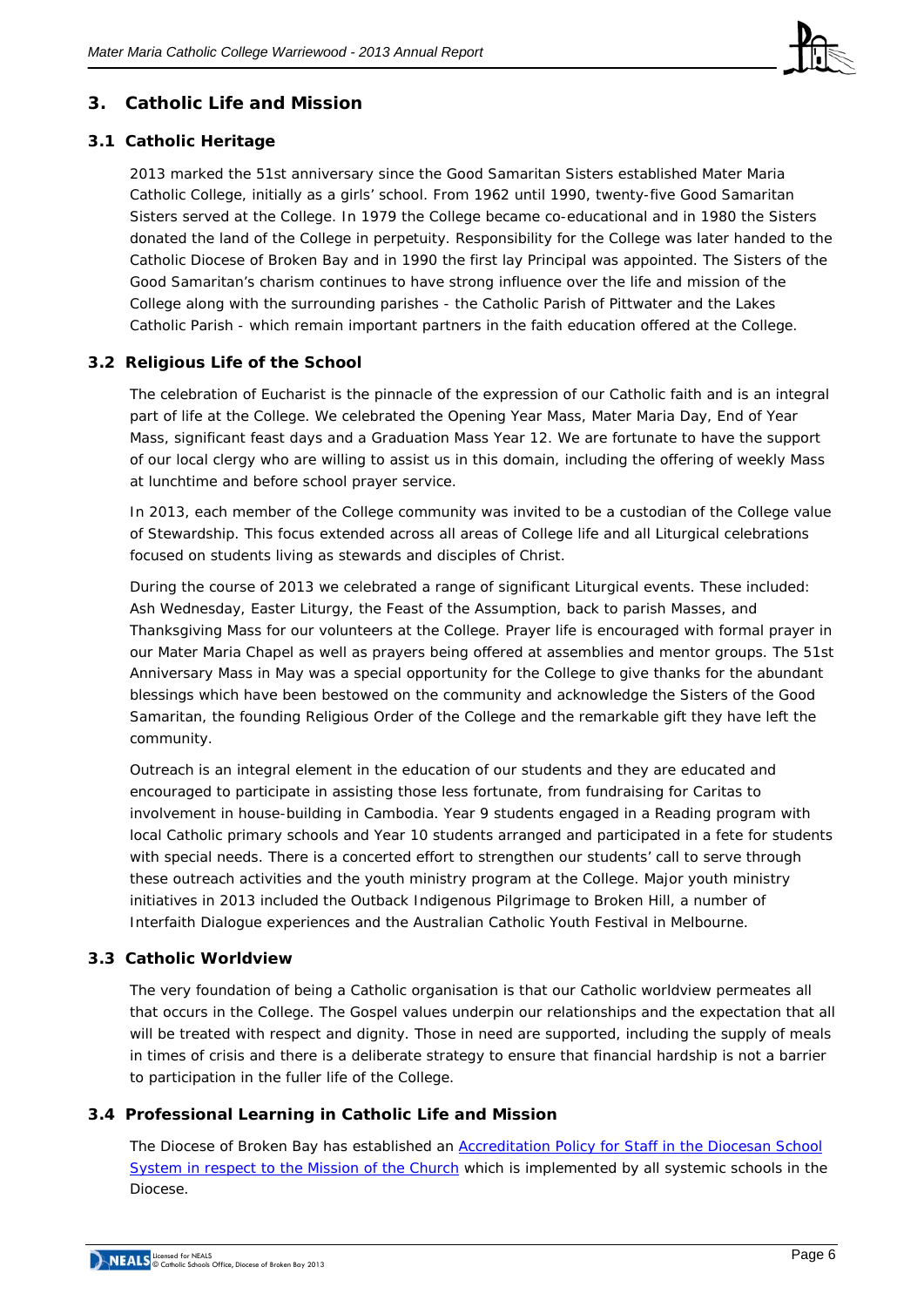

# **4. Pastoral Care**

# **4.1 Diocesan Policies**

The Diocese of Broken Bay has established [Pastoral Care](http://www.csodbb.catholic.edu.au/_uploads/rsfil/002274_ceac.pdf) and Behaviour Management and Student [Discipline](http://www.csodbb.catholic.edu.au/_uploads/rsfil/001133_cffd.pdf) Policies including Student Welfare and Anti-Bullying, which are implemented by all schools in the Diocese.

The implementation of these policies is monitored by the Catholic Schools Office.

# **4.2 School Implementation of Diocesan Policy**

The College's pastoral care program draws its expression and strength from the life of Jesus Christ where each young person is encouraged to value and respect themselves, build positive relationships and contribute to the community in which they live.

In 2013, the College introduced the new role of Pastoral Care Co-ordinator to enhance leadership of the pastoral domain at the College. There was a continued emphasis on the restoration of relationships after conflict under the tenets of Restorative Justice ensuring that each student is offered justice, dignity and self-worth through a compassionate response and a spirit of reconciliation when mistakes are made. This encourages students to discern appropriate behaviours, restore personal relationships with dignity and grow into socially responsible adults.

A formalised pastoral care program was delivered to all students that catered for the specific needs of students according to sex and age and concerned topics such as study skills, risk taking behaviour, body image, self-esteem and cyber safety. The College completed the 'Planning Stage' of the eSmart framework and again delivered a highly engaging College assembly to promote and acknowledge the National Day Against Bullying.

Year Co-ordinators have remained at the foreground of matters pertaining to pastoral care. The College continues to empower mentor teachers in their contributions to the program and regular, formal meetings were held to promote their deeper involvement in student pastoral care and wellbeing. A vertical structure of students in Years 7 and 12, Years 8 and 10, and Years 9 and 11 continues to enhance possibilities for student leadership and mentoring.

# **4.3 Pastoral Care of Families**

Parents, as the primary educators of their sons and daughters, are valued contributors to the life of the College. Parents play a critical role in providing learning opportunities at home and in linking what their children learn at school with what happens elsewhere. Each new family to Mater Maria is warmly welcomed and invited to attend and contribute to the 'Mater' sense of community, friendliness and joy by becoming involved and contributing to the life of the College.

An open dialogue is encouraged and parents are called to be actively engaged in their children's learning and formation. Pastoral care information was delivered at all parent information evenings and parent teacher interviews remain a critical opportunity to ensure comprehensive dialogue between home and school. Families in crisis are supported through meals, access to information on support services outside the College and counselling services for students in the College. 15% of students assessed counselling services during 2013.

# **4.4 Resolving Issues**

The Diocese of Broken Bay has established a [Complaints Handling Policy](http://www.csodbb.catholic.edu.au/_uploads/rsfil/001134_ceae.pdf) and Procedures which is implemented by all schools in the Diocese.

The implementation of this policy is monitored by the Catholic Schools Office.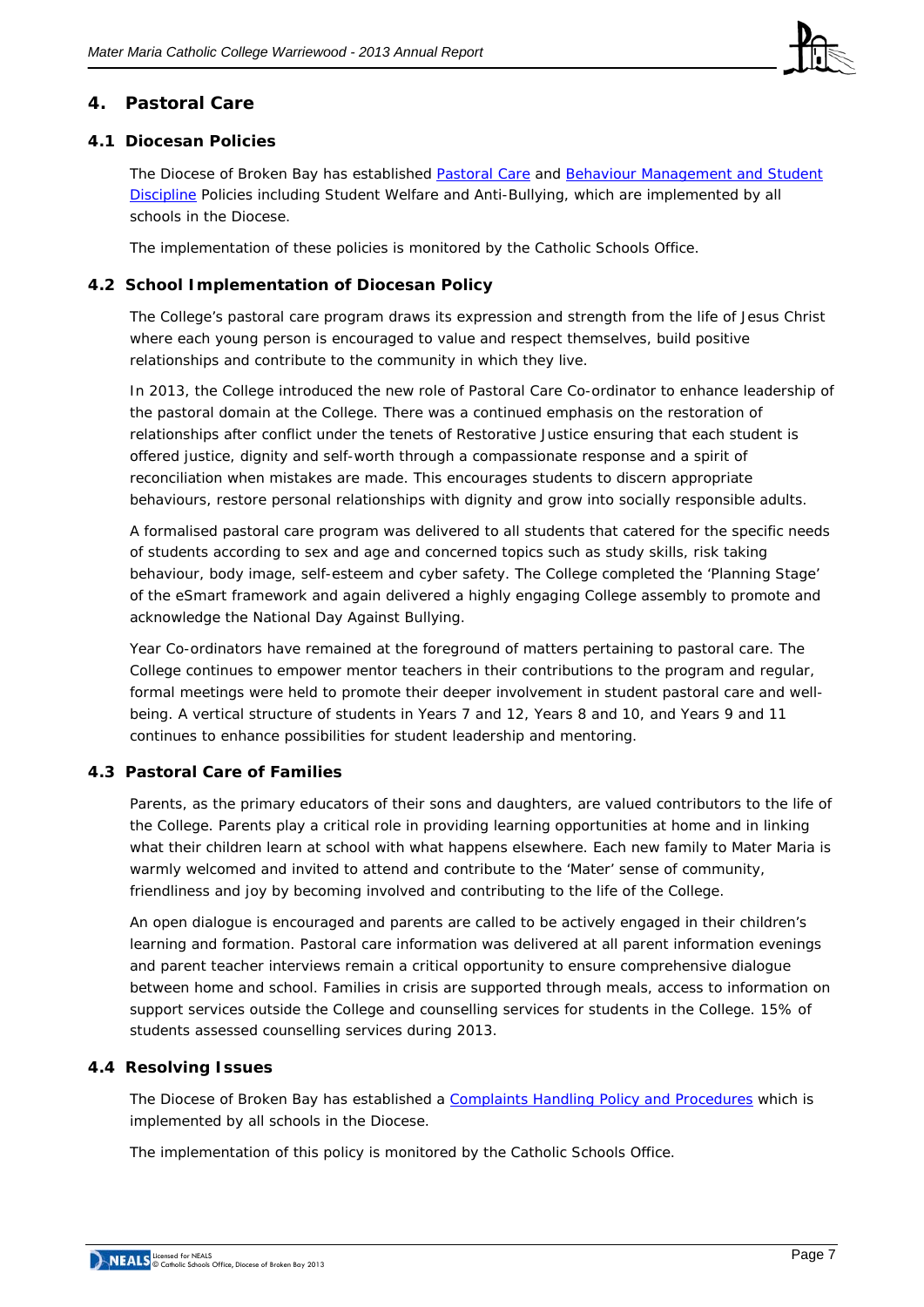

# **4.5 Work Health and Safety**

Each school is required to implement and comply with the Diocesan School System Work Health and Safety Management System (WHSMS). This system reflects the current statutory requirements for WHS and complies with the Australian Standard for WHS Management Systems. The WHSMS adopted by the CSO for Broken Bay Systemic Schools has been designed to address general health, safety and welfare matters and also to take account of specific issues that apply to school communities. The management system supports the provision of a 'safe and supportive' environment for all students as well as taking into account the health, safety and welfare of staff, visitors and contractors to the school site.

Principals, in consultation with the relevant CSO personnel, are responsible for monitoring the school's compliance with WHS legislation and for the implementation of the management system in keeping with the Catholic Schools Office's Annual WHS Plan. External WHS system audits are conducted across a sample of schools each year to validate the implementation of the management system.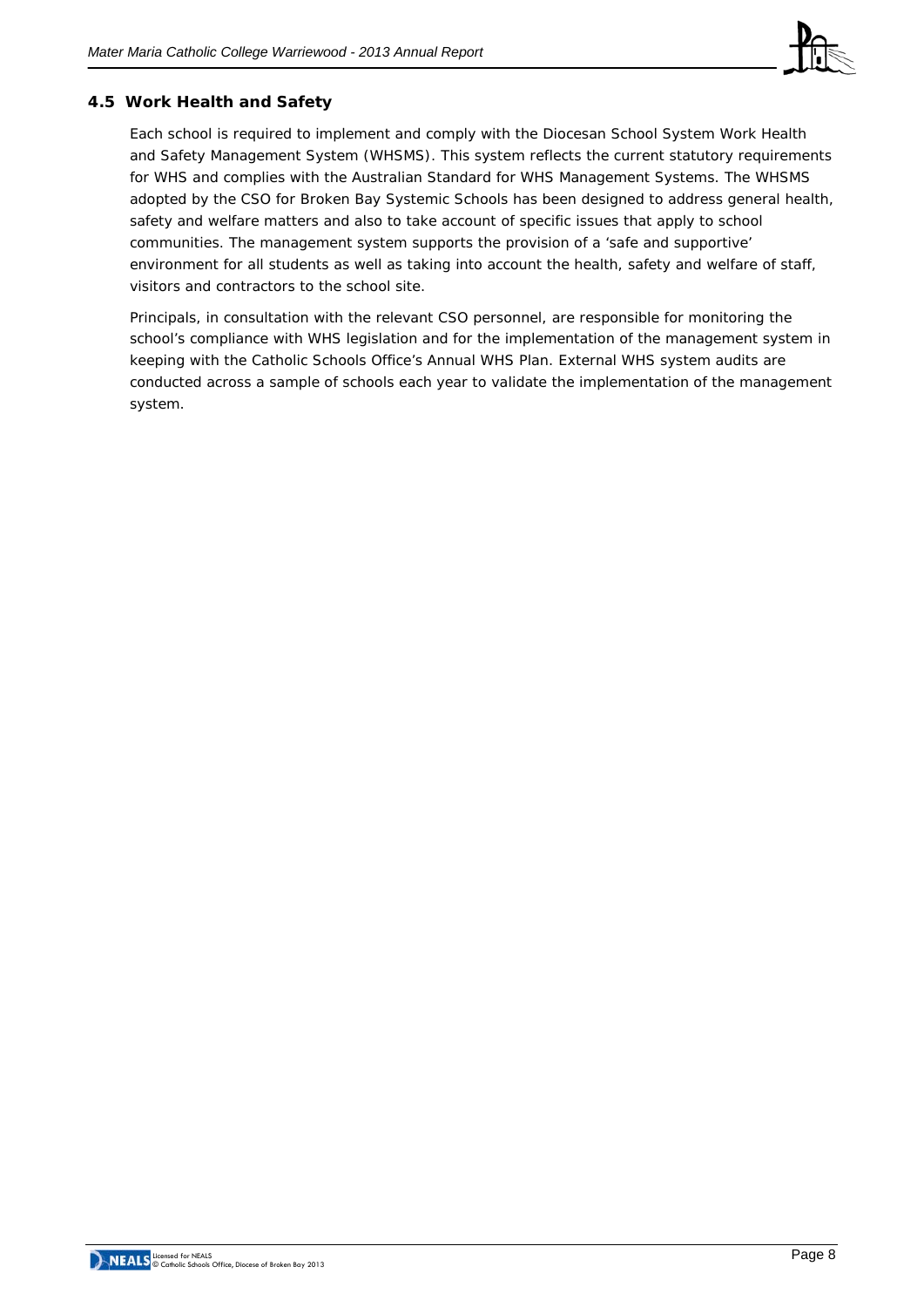

# **5. Excellence in Teaching and Learning**

# **5.1 Quality Teaching and Learning**

Mater Maria seeks to provide flexible learning structures in which the curricula can be delivered to meet the needs of all students. Each student's program for learning is informed by contemporary pedagogies and a focused analysis of each student's diagnostic data. Refining professional practice and sharing knowledge through teacher collaboration remains a critical component in realising the College's overarching goal for students to 'achieve their personal best'. This simple statement encourages in students personal responsibility, commitment and achievement. It is at the core of the College's significant journey of school improvement over a number of years and evidenced by results in external examinations during these periods.

Preparation for the introduction of the National Curriculum for English, Mathematics, Science and History was a key focus and provided a basis for review and reflection of existing programs and an opportunity to enhance and deepen learning outcomes in those learning areas. KLA leaders placed emphasis on designing academic programs based on the UbD (Understanding by Design) approach. This practice constructs units of work around a focus issue to provide a deeper, more authentic scope for the delivery of the syllabus. The College placed additional focus on ICLT and commenced planning for the implementation of the 1:1 program of student mobile devices (tablets). The College will continue dialogue with the Catholic Schools Office during 2014 for implementation of the program from 2015.

The two main School Improvement agenda items focused around Literacy and the effective use of diagnostic data. The College's Literacy Committee met regularly throughout the year to enhance strategies for reading so as to improve access to the curriculum delivered. A number of new strategies will be introduced in 2014. The co-teaching model continued for students with special needs. This involved the KLA specialist working with a Learning Support teacher so that skills and expertise could be shared.

# **5.2 Student Achievement**

Students in Years 7 and 9 undertook tests as part of the National Assessment Program - Literacy and Numeracy (NAPLAN) in May this year. NAPLAN assessment results provide valuable information about student achievements in literacy and numeracy. Analysis of these results assists school planning and is used to support teaching and learning programs.

Several points should be noted:

- **In Year 7**, students placed in Band 4 are achieving below the national minimum standard. Students in Band 5 are achieving at the national minimum standard. Students in Bands 6-9 are performing at a standard deemed above the national minimum standard. Students in Bands 8 and 9 are "at proficiency".
- **In Year 9** students in Band 5 are achieving below the national minimum standard. Students in Band 6 are achieving at the national minimum standard. Students in Bands 7-10 are performing above the national minimum standard. Students in Bands 9 and 10 are "at proficiency".
- Students who were exempted from any test were deemed not to have met the national minimum standard in that test area.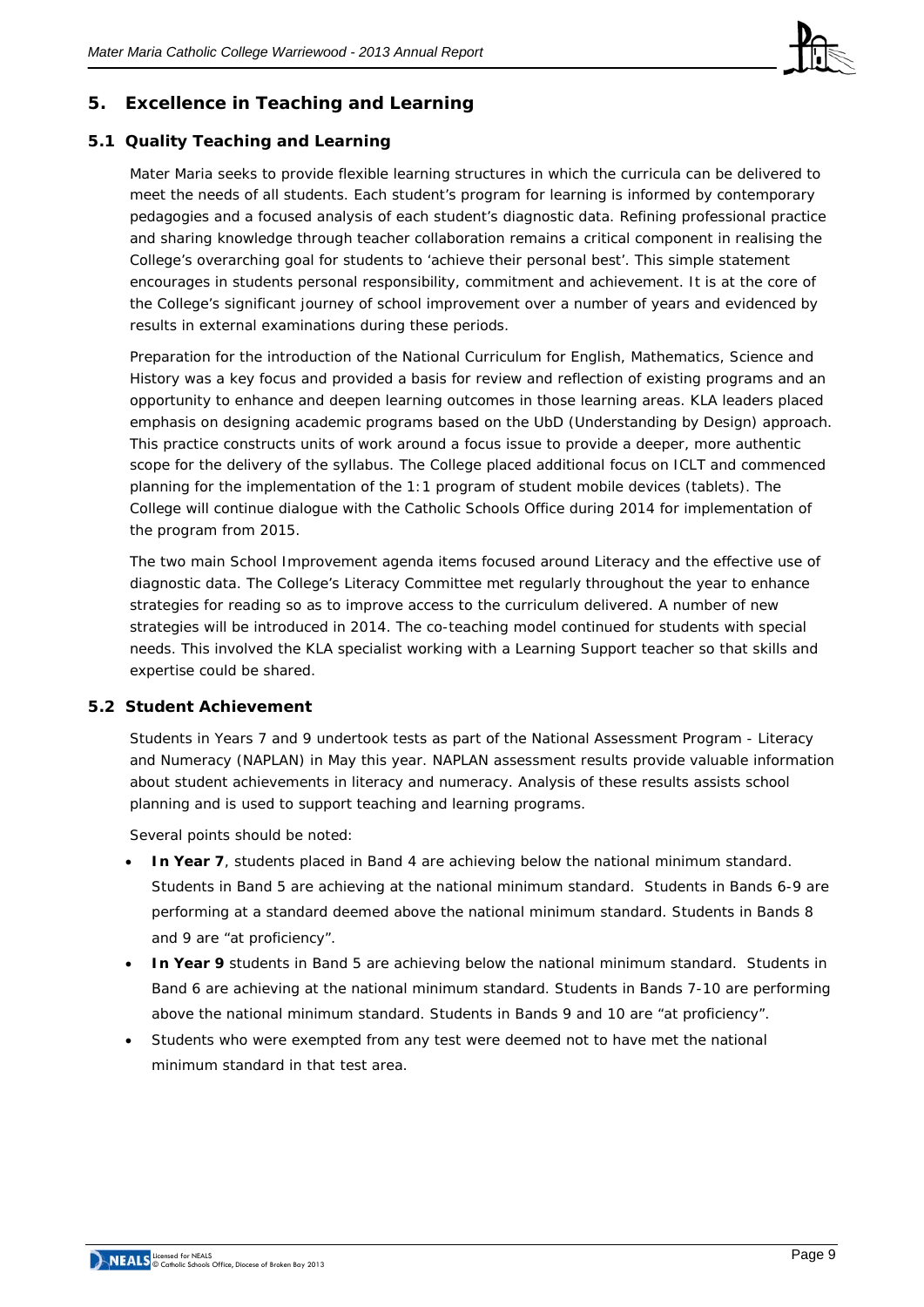

- State data for Band distributions is sourced from the School Measurement and Reporting Toolkit (SMART2), developed by NSW Department of Education and Communities. All national data and state figures for the percentage at or above national minimum are sourced from the NAPLAN Summary Report (Preliminary Results for Achievement) published by the Australian Curriculum, Assessment and Reporting Authority (ACARA). All school data is sourced from SMART2. Because figures are rounded and exempted students are not included in Band distributions, percentages may not add up to 100.
- In the 2013 cohort, there were (**183**) students in Year 7 and (**176**) students in Year 9.

Detail on school performance is provided in the following tables. Band distributions and percentages of students achieving the national minimum standard are outlined separately for Years 7 and 9. Additional information can also be accessed from the My School website [\(http://www.myschool.edu.au/\)](http://www.myschool.edu.au/)

|                 |          | <b>Band</b><br>4 (-) | <b>Band</b><br>5 | <b>Band</b><br>6 | <b>Band</b><br>7 | <b>Band</b><br>8 | <b>Band</b><br>$9 (+)$ | % at or<br>above<br>national<br>minimum |
|-----------------|----------|----------------------|------------------|------------------|------------------|------------------|------------------------|-----------------------------------------|
| Reading         | State    | 4.7                  | 14.1             | 24.6             | 25.2             | 20.1             | 11.4                   | 94.8                                    |
|                 | National | 4.2                  | 12.7             | 25.8             | 29.7             | 18.4             | 7.7                    | 94.2                                    |
|                 | School   | $\mathbf{0}$         | 7.1              | 21.7             | 29.3             | 28.3             | 13.6                   | 100                                     |
| Writing         | State    | 8.7                  | 21.1             | 27.5             | 22.0             | 14.8             | 6.0                    | 89.2                                    |
|                 | National | 9.1                  | 17.2             | 29.9             | 24.6             | 12.4             | 5.2                    | 89.3                                    |
|                 | School   | 1.1                  | 14.9             | 22.7             | 37.6             | 16               | 7.7                    | 99                                      |
| <b>Spelling</b> | State    | 5.4                  | 8.3              | 19.0             | 29.9             | 24.4             | 13.1                   | 94.8                                    |
|                 | National | 4.8                  | 10.2             | 21.8             | 29.9             | 21.3             | 10.5                   | 93.6                                    |
|                 | School   | 1.6                  | 5.4              | 19.6             | 29.9             | 32.6             | 10.9                   | 98                                      |
| Gr. & Punct.    | State    | 10.2                 | 13.4             | 19.5             | 22.3             | 19.4             | 15.1                   | 91.1                                    |
|                 | National | 7.8                  | 14.5             | 24.0             | 25.1             | 17.2             | 9.8                    | 90.6                                    |
|                 | School   | 3.3                  | 9.2              | 15.8             | 31               | 27.7             | 13                     | 97                                      |
| <b>Numeracy</b> | State    | 2.8                  | 16.2             | 25.4             | 24.8             | 16.3             | 14.6                   | 95.2                                    |
|                 | National | 3.3                  | 14.7             | 27.9             | 26.0             | 16.0             | 10.5                   | 95.1                                    |
|                 | School   | 0.5                  | 8.2              | 26.1             | 32.6             | 24.5             | 8.2                    | 99                                      |

#### **Band Distributions (%) – Year 7**

The Year 7 cohort, for all dimensions tested in NAPLAN, achieved significantly above the State and National percentages by having students at or above the national minimum standard. The Literacy and Numeracy Co-ordinator facilitated a program which identified those students in need of remediation and provided strategies which assisted teachers to meet the needs of those students and support enhanced learning outcomes. The College has developed a whole school approach to Literacy in Reading and specific areas of Literacy and Numeracy need.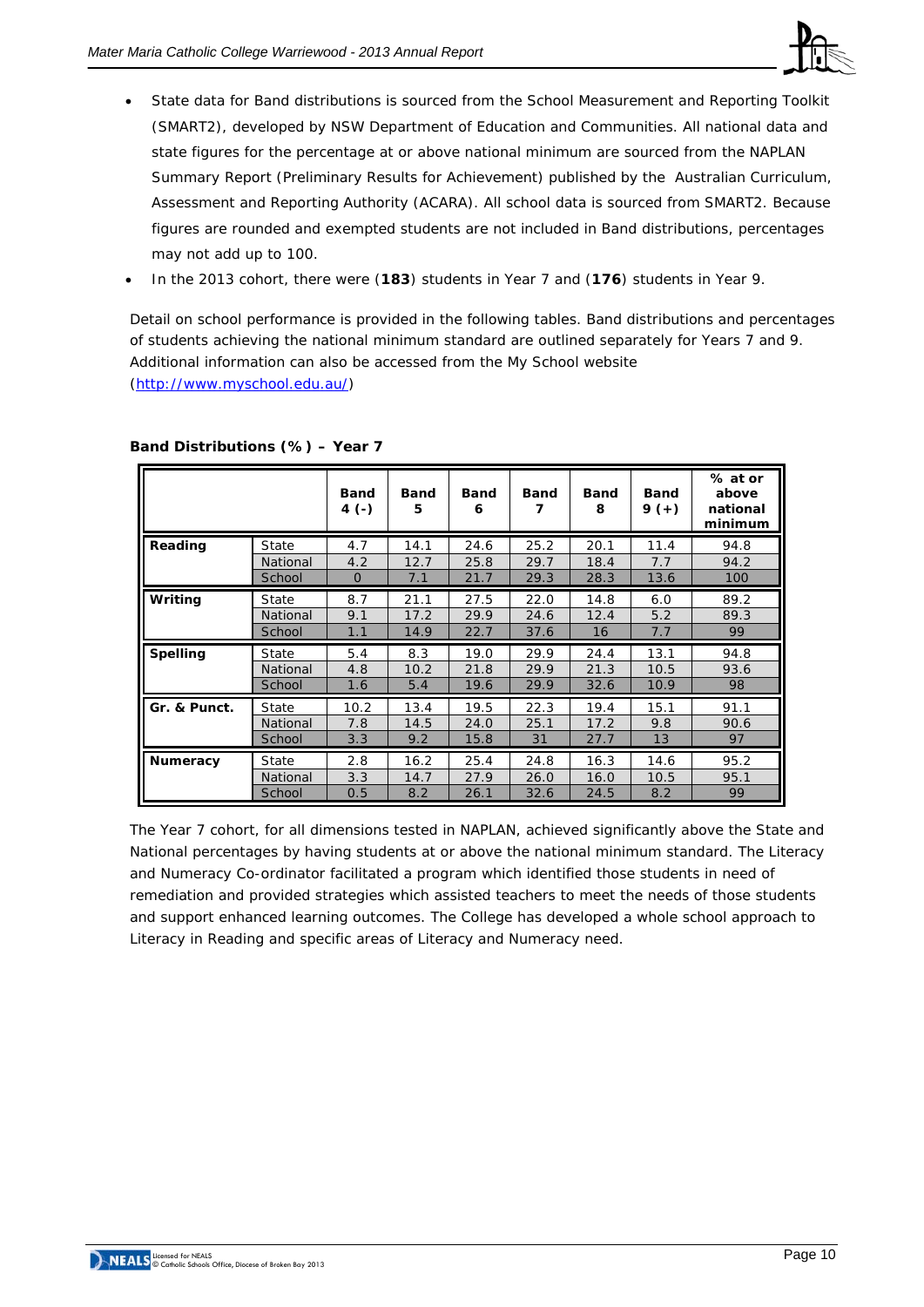

|                 |          | <b>Band</b><br>5 | Band<br>6 | <b>Band</b><br>7 | <b>Band</b><br>8 | <b>Band</b><br>9 | <b>Band</b><br>10 | % at or<br>above<br>national<br>minimum |
|-----------------|----------|------------------|-----------|------------------|------------------|------------------|-------------------|-----------------------------------------|
| Reading         | State    | 4.8              | 16.9      | 26.9             | 26.6             | 18.9             | 5.9               | 94.1                                    |
|                 | National | 5.0              | 16.6      | 28.7             | 28.2             | 15.3             | 4.7               | 93.4                                    |
|                 | School   | 1.2              | 8.1       | 20.9             | 37.2             | 27.3             | 5.2               | 99                                      |
| Writing         | State    | 18.3             | 19.1      | 21.3             | 22.8             | 10.7             | 7.9               | 82.0                                    |
|                 | National | 15.8             | 20.8      | 25.0             | 20.2             | 11.0             | 5.6               | 82.6                                    |
|                 | School   | 6.5              | 12.4      | 36.5             | 25.9             | 12.9             | 5.9               | 94                                      |
| <b>Spelling</b> | State    | 6.1              | 11.0      | 26.8             | 31.5             | 14.8             | 9.8               | 93.2                                    |
|                 | National | 6.3              | 13.6      | 27.9             | 29.3             | 15.8             | 5.4               | 92.1                                    |
|                 | School   | 1.2              | 5.2       | 26               | 39.9             | 20.2             | 7.5               | 99                                      |
| Gr. & Punct.    | State    | 11.4             | 14.5      | 28.8             | 22.7             | 12.3             | 10.3              | 88.7                                    |
|                 | National | 10.3             | 18.2      | 25.6             | 23.4             | 13.9             | 7.0               | 88.1                                    |
|                 | School   | 3.5              | 11        | 24.9             | 28.9             | 19.7             | 12.1              | 97                                      |
| <b>Numeracy</b> | State    | 7.9              | 17.4      | 24.4             | 20.4             | 13.6             | 16.3              | 90.6                                    |
|                 |          |                  |           |                  |                  |                  |                   |                                         |
|                 | National | 7.8              | 18.3      | 25.6             | 22.1             | 13.5             | 11.0              | 90.6                                    |

#### **Band Distributions (%) – Year 9**

The students of the Year 9 cohort achieved averages significantly higher than both the State and National figures for all dimensions tested in NAPLAN. The levels of average growth achieved by this cohort over the past two years were significant in Reading, Spelling, Grammar and Punctuation and Numeracy. The College has been on a continual improvement journey since the introduction of NAPLAN. This sustained improvement can be attributed to an increase in the use of student data by all teachers and an adjustment of pedagogy to the specific needs of students. The use of data by staff will continue and be expanded to allow students to self-evaluate and parents to engage with the specific learning needs of their children.

#### **Record of School Achievement (RoSA)**

In 2011, the NSW Minister for Education announced that School Certificate tests would not continue beyond that year. From 2012, eligible students who leave school before receiving their Higher School Certificate will receive the NSW Record of School Achievement (RoSA). The RoSA has been designed to provide grades for all Stage 5 (Year 10) and Stage 6 (Preliminary) courses completed during secondary education. No students at the College requested a RoSA in 2013.

#### **Higher School Certificate**

In 2013, 72 Distinguished Achievers' places were received for marks of 90 or above. This was an increase of 45 Band 6 results on the previous year. Mater Maria students achieved fifth and ninth in the State in Business Services and eighth in the State in Information Technology Examination.

76 per cent of two unit results were placed in the top three performance Bands. 61 per cent per cent of results in the same courses were either Band 5 or Band 6. Mater Maria HSC students achieved 262 Band 5 results and 229 Band 4 results which by percentage was lower than the 2012 results.

Thirty five courses were presented at HSC and students achieved above the State mean in 27 of them. Students' major projects in Industrial Technology, Textiles and Design and Design and Technology were selected for display at InTECH, TexStyle and DesignTECH. Students' major performances for Drama and Music 2 were nominated for OnStage and Encore.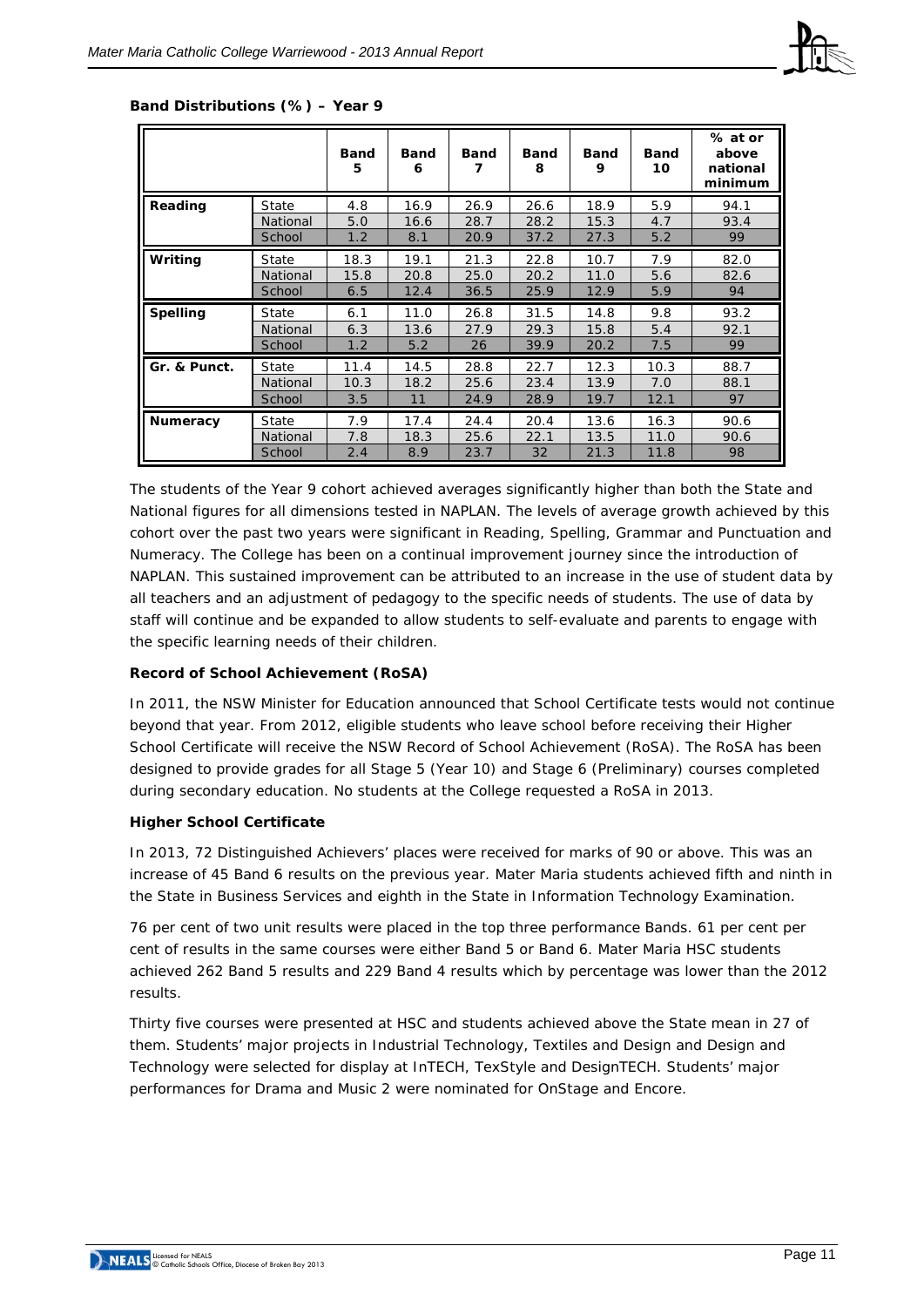

# **5.3 Extra Curricula Activities**

Within the College there is a broad spectrum of opportunities for students to pursue their individual interests and to develop their talents. There is a wide range of sporting teams and competitions in which students can participate and talented students are supported in Diocesan, Regional, State and National levels.

The Duke of Edinburgh Award Scheme continues to be popular and three students were successful in attaining the three year program for the Gold Award. The College has a dynamic program in the Performing Arts and students are able to join bands, ensembles or productions. Students in the Year 11 drama class toured the local primary schools to perform an anti-bullying play. Five students attended the Australian Catholic Youth Festival in Melbourne, a national gathering for Catholic youth. In addition, a number of students participated in an Outback Indigenous Pilgrimage to Broken Hill in April 2013.

Some of the highlights of 2013 were: the drama department's major production, a contemporary adaptation of Shakespeare's A Midsummer Night's Dream; a visit from the College's Japanese sister school from Tadaoka, Osaka in Japan and the Battle of the Bands held in the Marana Complex in Term 2. Chemistry students participated in the NSW Titration competition and other science students entered the CSRIO CREST award scheme. A number of students attended the Sydney University Model United Nations conference and Year 11 Legal Studies students participated in the Law Society of NSW Mock Trial competition. A Hospitality VET student was placed first in the Northern Beaches Hospitality Challenge and the Student Representative Council led a range of initiatives to raise awareness on cyber-bullying and sun safety. The 15 Years boys' team won their age division at the Broken Bay Cross Country and won the Broken Bay Champion Boys' Surfing title. Mater Maria students claimed the 15 Years Broken Bay Boys' Age Champion in swimming and the title of Broken Bay Junior Girls Champion in surfing. Students represented the Catholic Diocese of Broken Bay at the NSW Combined Catholic College level in cross country, rugby league, rugby union, soccer, swimming, track and field and touch football.

# **5.4 Professional Learning**

During 2013, the College continued to participate in the Leading Learning Program, which is an initiative of the Catholic Schools Office in partnership with Auckland University. The College hosted the Peninsula Cluster gathering for middle and senior leaders and participants were guided in deepening pedagogical proficiency.

Teaching staff were provided with training in the tracking of student wellbeing and learning data so as to inform teaching style and practice in the classroom and meet the individual needs of each student. This ongoing process continues to be informed by Effort and Behaviour grades issued each school Term, academic results reported each semester, NAPLAN and the NSW University General Assessment Test. Specific information relating to at risk students and the peer review of high quality teaching practises were also discussed during 2013.

Training and development for the Edumate management suite was also offered and has centralised and improved data collection of academic, behavioural, general achievement and co-curricular participation of students. Staff provided service and development in the local community through their staff spirituality reflection day by performing bush regeneration and service in homeless kitchens, Parish communities and nursing homes.

Additionally staff were guided in professional learning relating to mental health issues for students and provided with strategies to identify student concerns for referral to professionals.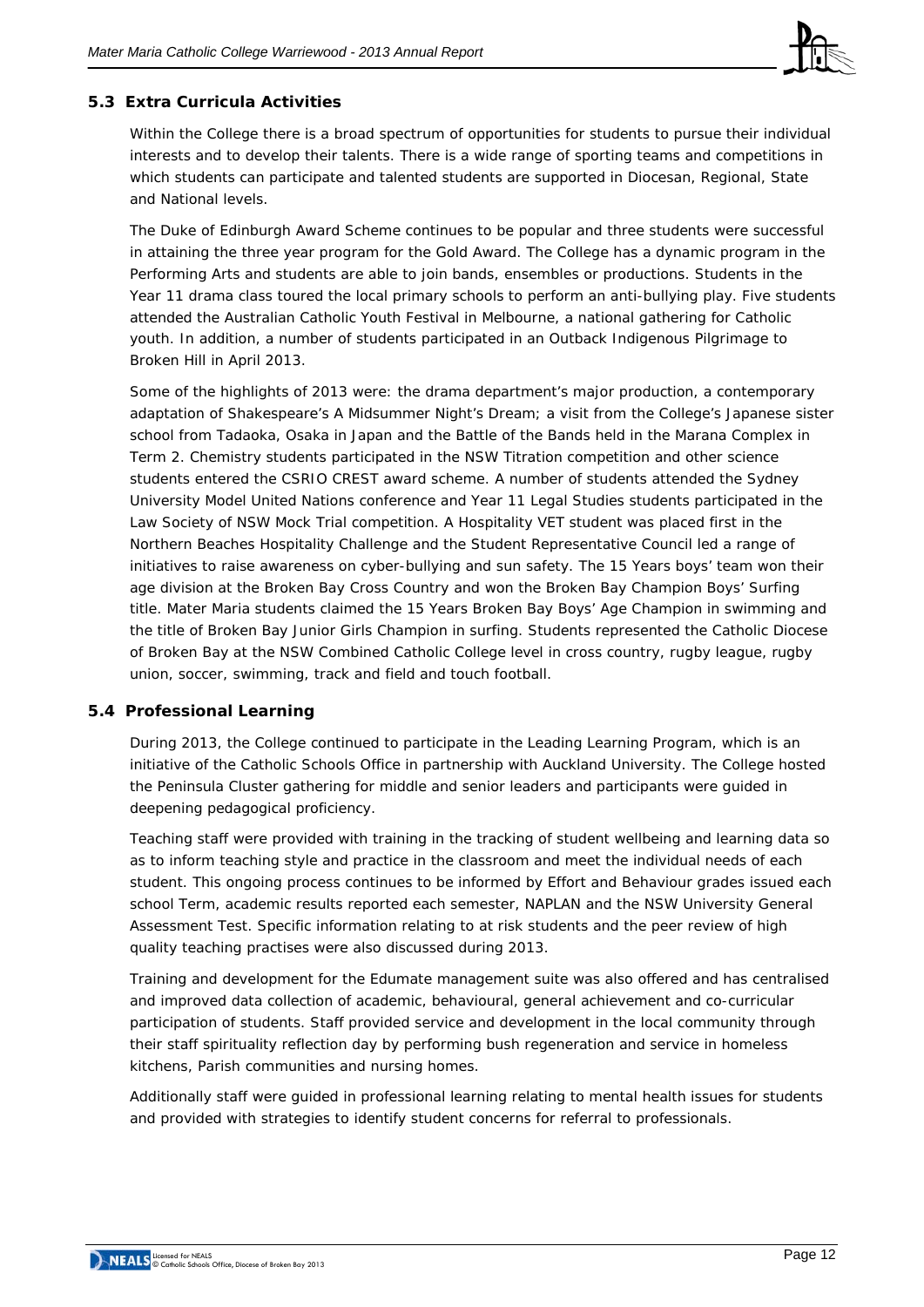

# **6. Strategic Initiatives**

#### **6.1 2013 Priorities and Achievements**

The Strategic Plan goals for 2011-2013 are:

**Mission in Context:** Mature as a faith community our discipleship in Christ and strengthen our understanding of and connections with the Good Samaritan charism.

**Education for Personal Excellence:** Promote excellence in leadership of high quality learning within a culture of positive relationships which nurture the human spirit and develop full human potential.

**Organisational Support:** Commit to continuous improvement, sustainability and accountability in all aspects of the life of the College.

**The annual goals for 2013 are outlined below.**

#### **Annual Goal One: Articulating and promoting the College value of Stewardship.**

In 2013 each member of the College community was invited to be a custodian of the College value of Stewardship. Throughout the year a range of activities and initiatives was presented to challenge students in their responsibility for the environment, respectful interaction with others, strengthening the reputation of the College and ensuring that they are their best through their own wellbeing and accomplishment. Each Liturgical celebration highlighted the importance of stewardship and the deep respect and connection that Jesus has for the natural world. The College issued a commemorative pin to acknowledge the College value of Stewardship and the  $51<sup>st</sup>$ Anniversary Mass in May acknowledged the Sisters of the Good Samaritan and their foundation of the College.

The Year 11 Earth and Environmental Science students undertook a forensic audit of yard/playground waste and reported back at a College assembly which provided a compelling case of why litter needs to be collected to avoid contamination of local bush and waterways. The College also implemented changed practises in procurement and undertook purchasing of eco-friendly goods. Pastoral Co-ordinators implemented a 'back to basics' approach to address inconsistency with uniform and student personal organisation in the classroom so that students could be better stewards of their own self, organisation and achievements.

The learning environment continued to be enhanced through refurbishment and upgrades. Major projects included the College canteen refurbishment to a commercial standard, sensor detector lighting was installed in all toilet facilities and corridors and synthetic turf was installed in the western sails area. Additionally, significant rectification to a number of external walkways was undertaken to address uneven surfaces and trip hazards.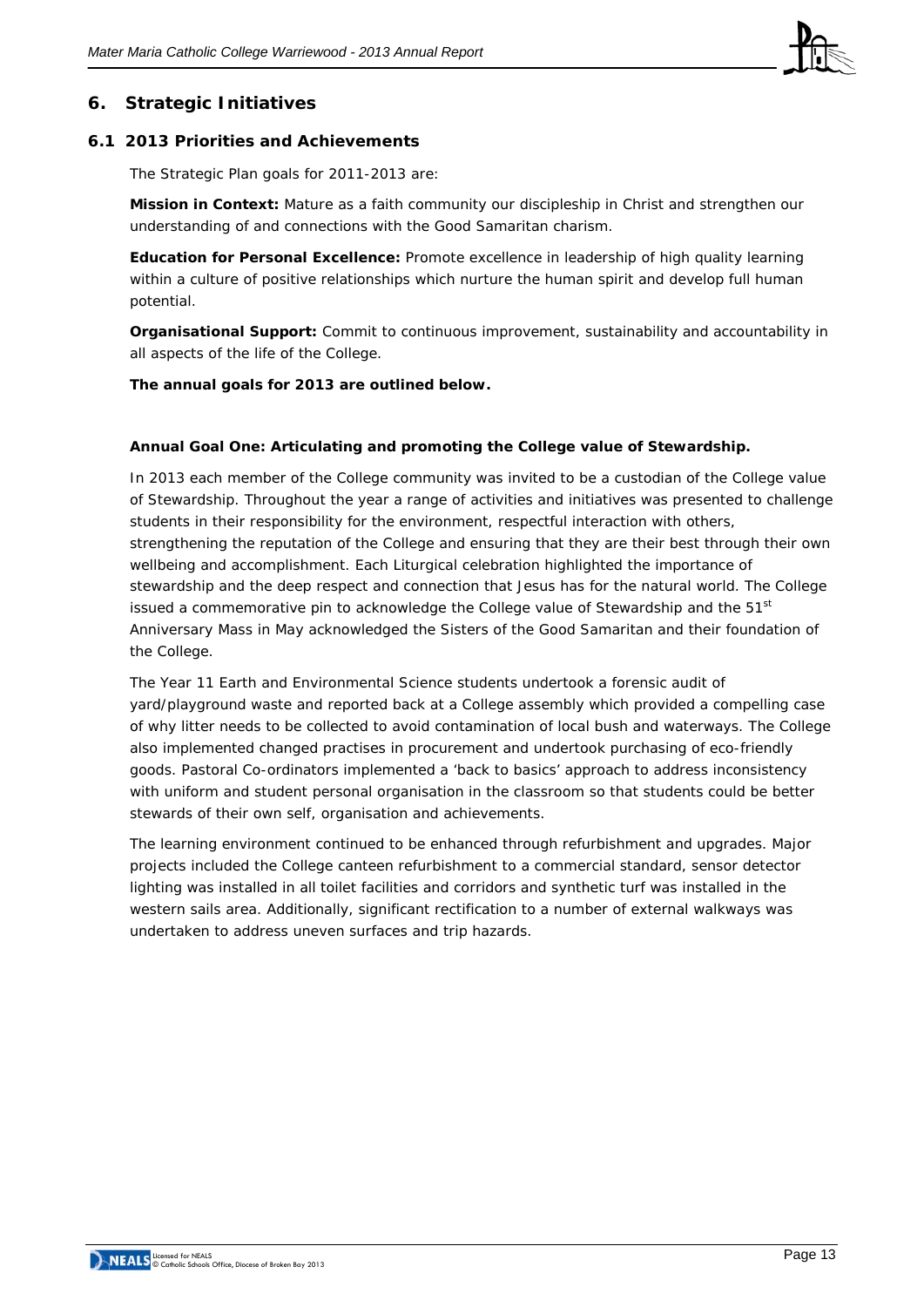

# **Key Domain Two: Enhancing Literacy across the curriculum; specifically, Reading, to improve access to the curriculum.**

Strategies for improving Literacy continued to be enhanced through the College Literacy Committee and the professional development of staff. A framework through data analysis was provided at the teaching and learning professional learning day in May to determine refined strategies for addressing Literacy and Numeracy according to specific class groupings.

Middle Leaders were invited into more meaningful conversations with their respective staffs about the Leading Learning agenda and the key learning areas of English, Mathematics, Science and History and undertook preparation for the introduction of the Australian Curriculum specifically using the UbD (understanding by design) approach to deepen engagement in the delivery of learning outcomes.

The College commenced consultation for the implementation of a 1:1 student mobile device program to enhance and complement student learning, administration, creativity and workflow. Students, staff and the College Board were involved in considerable dialogue. The College will continue consultation with the Catholic Schools Office in early 2014 for implementation of a program for two cohorts in 2015.

The College resourced significant improvements in its student management system, Edumate, to ensure that efficiencies in data collection and communication with parents were achieved. This included the implementation of automated communication with parents via email to communicate attendance issues such as lateness or absenteeism from a scheduled class and emailed notification regarding behaviour management and student detentions. The quarterly Effort and Behaviour reports were distributed via email for the first time.

Email was also announced as the preferred channel of communication and distribution of all College correspondence. All 2013 College notes, including the College calendar, permission notes, curriculum information handbooks and forms were made available electronically via an unlisted page of the College website. This self-service repository has enhanced communication and ensures that communication between the College and home is optimal. The College is insistent that students are better supported if there is open communication between parents and staff.

# **Key Domain Three: Improved tracking of students using available data and effectively using this for individual student wellbeing.**

All staff members were provided with professional learning to improve technical skills for their access to available data relating to each student's learning progress and wellbeing development. This included academic grades and effort and behaviour descriptors for each cohort so to improve and better inform the teacher's classroom practise. The continued utilisation of the College's student management system, Edumate, has ensured that teachers and middle leaders have increased information available to them.

Additionally, parents were engaged more formally about pastoral care and wellbeing through structured presentations delivered at all parent information evenings. The College, through the appointment of the Pastoral Care Co-ordinator, was able to resource and better support the work of pastoral care at the College. New pastoral practises and learning opportunities for students were introduced and a formalised program was implemented through the designated fortnightly pastoral period. All cohorts were provided with age specific skill sets to enable them to better understand the implications of using digital communication. The concept of a digital footprint and skills for cyber safety was a major focus throughout the year.

A proactive approach was also taken to ensure that student data can better inform student wellbeing so that it provides the basis for challenging students to achieve their personal best.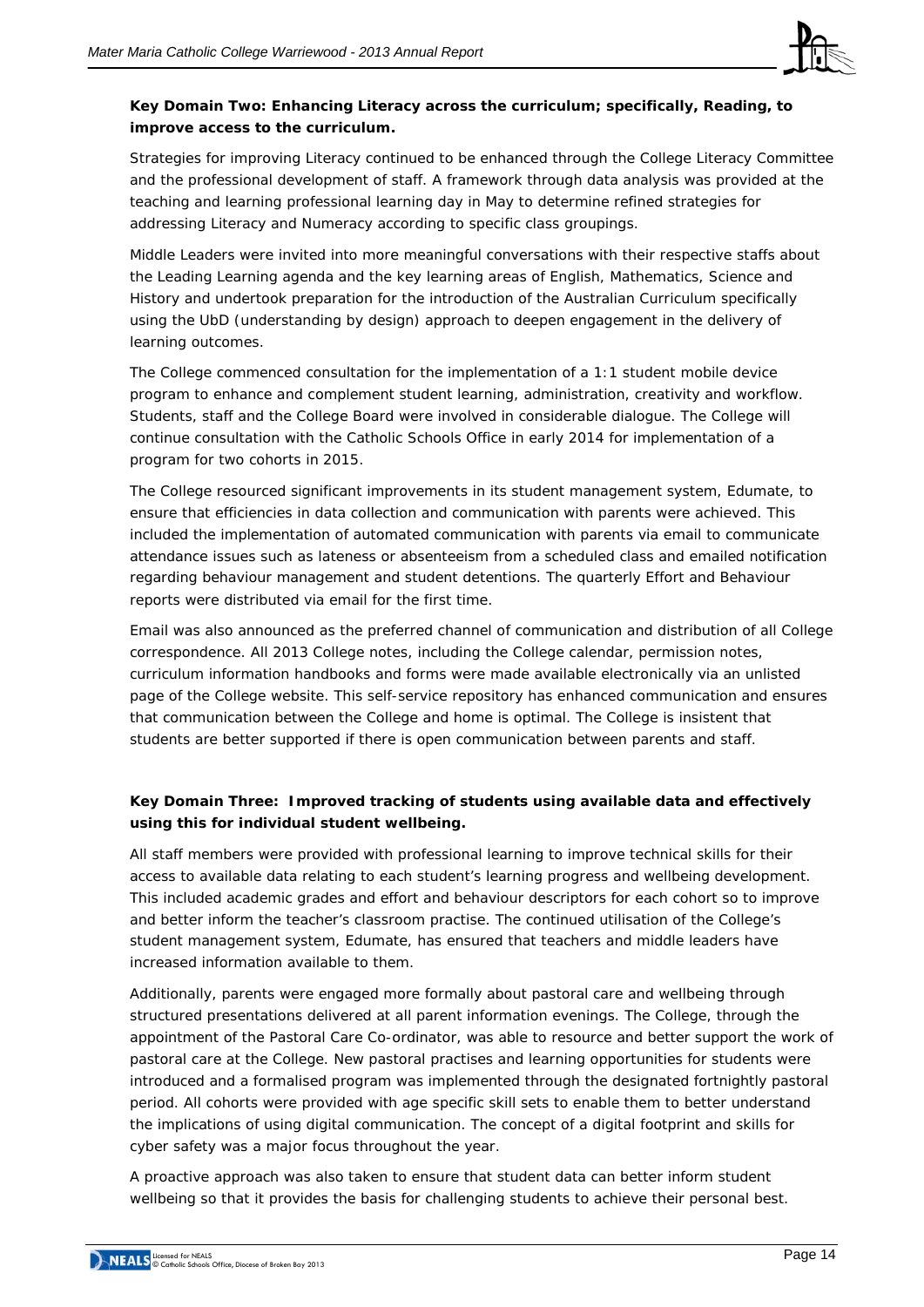

#### **6.2 2014 Priorities and Challenges**

In 2014 the College will commence its new three year strategic School Improvement Plan. The overarching focus of this plan is to continue the excellent improvement curve the College has travelled on by creating Engaged, Positive, Independent and Connected (EPIC) learners.

#### **In 2014, the community of Mater Maria Catholic College will be committed to:**

- Articulating and promoting the College value of Spirituality;
- Enhancing the use of student data to inform teaching and track student performance;
- Providing students with opportunities to track their own academic performance;
- Improving systems for encouraging and recognising quality work and community involvement; and
- Increasing parent engagement in their children's learning.

# **Key Domain One: Strengthen students' understanding and commitment to being disciples of Jesus through prayer; service to others and active reflection on the College values**

By the end of 2014 we will have:

- provided the community with a variety of experiences to achieve a deeper understanding of spirituality and how the Beatitudes can be used to guide our decisions in life;
- inducted all Year 7 students into a program designed to increase their understanding of the Mass;
- acknowledged all students who have served the College and wider community through the House Cup system;
- established a Year 11 Catechist group to work alongside local parishioners in evangelising the Catholic faith; and
- implemented the Catholic Schools Youth Ministry Australia (CSYMA) program with interested Year 10 students.

#### **Key Domain Two: Effective data and resource use by staff, students and parents to optimise each student's learning outcomes**

By the end of 2014 we will have:

- planned and prepared for the implementation of the Australian Curriculum;
- developed a whole College literacy approach;
- updated the student achievement database for all cohorts and provided access for all staff;
- initiated staff professional learning teams to self-evaluate, collaborate and gain colleague feedback;
- recognised students by celebrating academic excellence and sustained diligence through the House Cup system;
- produced an educational plan for the introduction of 1:1 mobile device program; and
- upgraded the wireless network infrastructure of the campus in preparation for the implementation of the 1:1 mobile device program.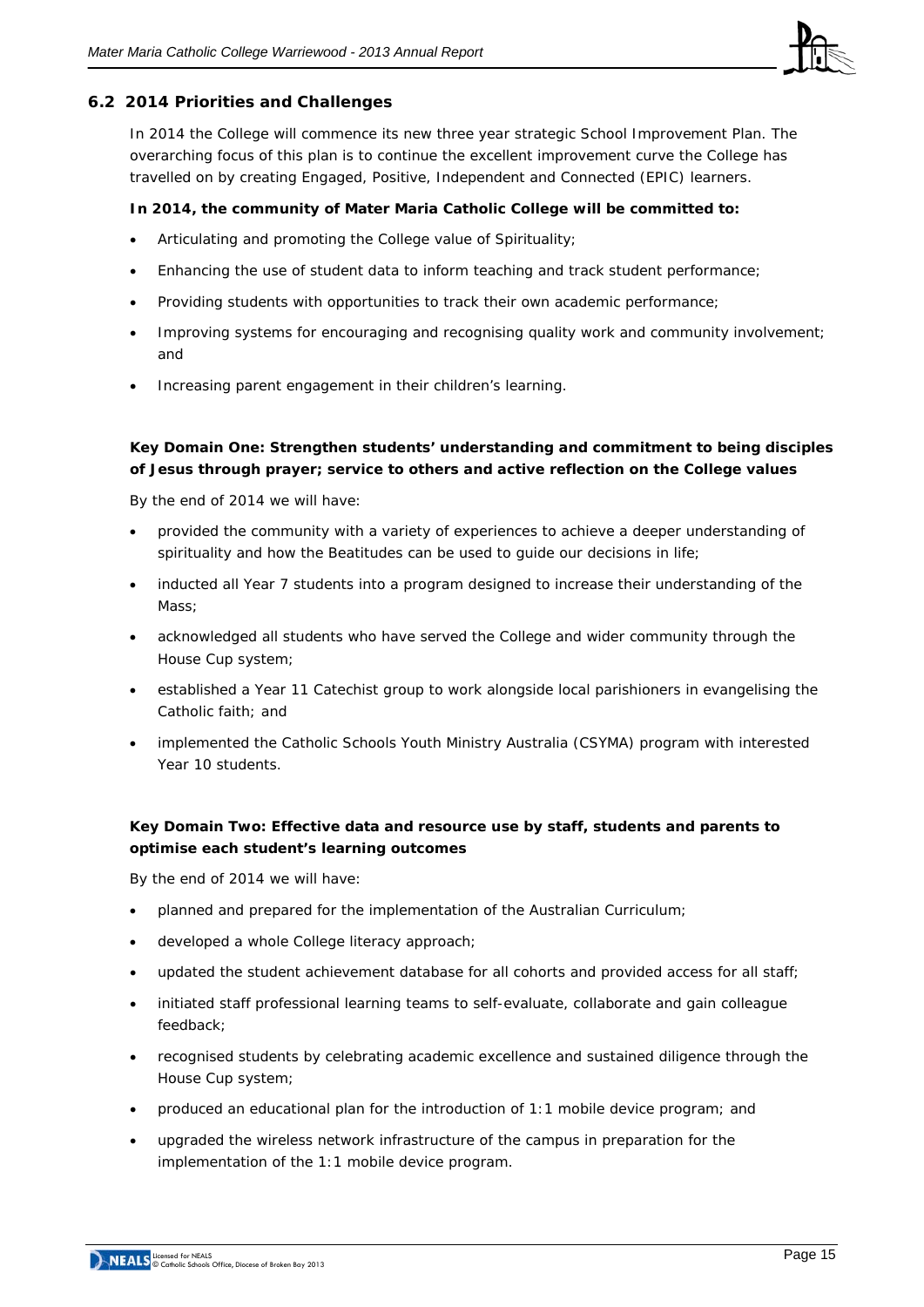

# **Key Domain Three: Provide a positive, safe learning environment that celebrates each student's success within a connected learning community**

By the end of 2014 we will have:

- developed a Student Welfare Committee to devise strategies for whole College initiatives and individual students to strengthen their well-being;
- recognised students who have formally represented the College through the House Cup system;
- completed the Implementation Phase of the eSmart framework for managing cyber safety; and
- opened the Edumate parent portal to facilitate regular communication with parents relating to their child's learning goals, attendance, assessment and behaviour.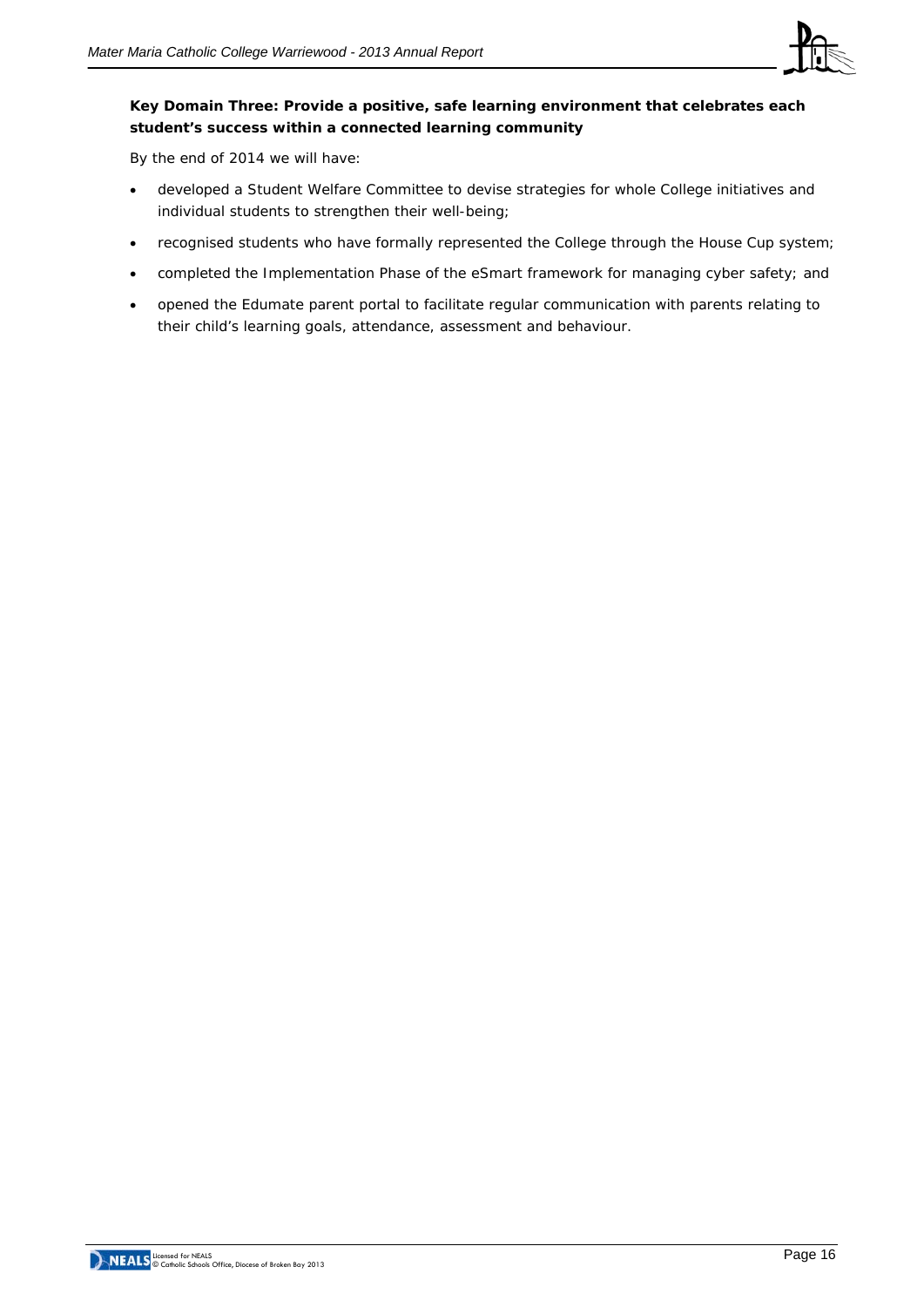

# **7. Parent Participation**

# **7.1 Introduction**

Many opportunities are available for both mothers and fathers to connect to our community. Regular parent information evenings, meetings, celebrations such as Fathers' and Mothers' Day and family Masses in the Mater Maria Chapel provide unique opportunities to participate in the fuller life of the College. It is also evident in a range of activities from membership of the College Board and the Parents and Friends Association, to assisting staff in the organisation of events, coaching of College sports teams, to regular voluntary work at working bees or other initiatives. The Mater Maria Festival is an annual opportunity for our parents to assist in College fundraising for the further development of the learning environment. It is our hope that parents initiate support of College activities and commit to the ongoing development of our community.

Fundraising completed by the parent community through the Mater Maria Festival and walkathon over the past two years contributed to the purchasing of the new air conditioning system for the Marana Complex and the construction of a new shade structure over the existing outdoor court. Both projects have been well received by all stakeholders at the College and families are to be congratulated on this fundraising support that ensures the College can provide the best resources for students.

The annual Volunteers' Mass was a special opportunity to share Eucharist in the Mater Maria Chapel and was a most fitting way to give thanks to parent volunteers who assisted the College during the calendar year.

# **7.2 Parent Satisfaction**

In 2013 the College conducted online surveys to collect parent feedback on a range of issues. Parents provided feedback on each area of College life with the view to acknowledging success and those which require further development. From the data, parents were overwhelming happy with the teaching staff, behaviour management program and the co-curricular life of the College.

The College Board and P&F also provide avenues for parents and community members to raise positive issues or those of concern. Any issues which are raised are listened to, discussed and responded to appropriately.